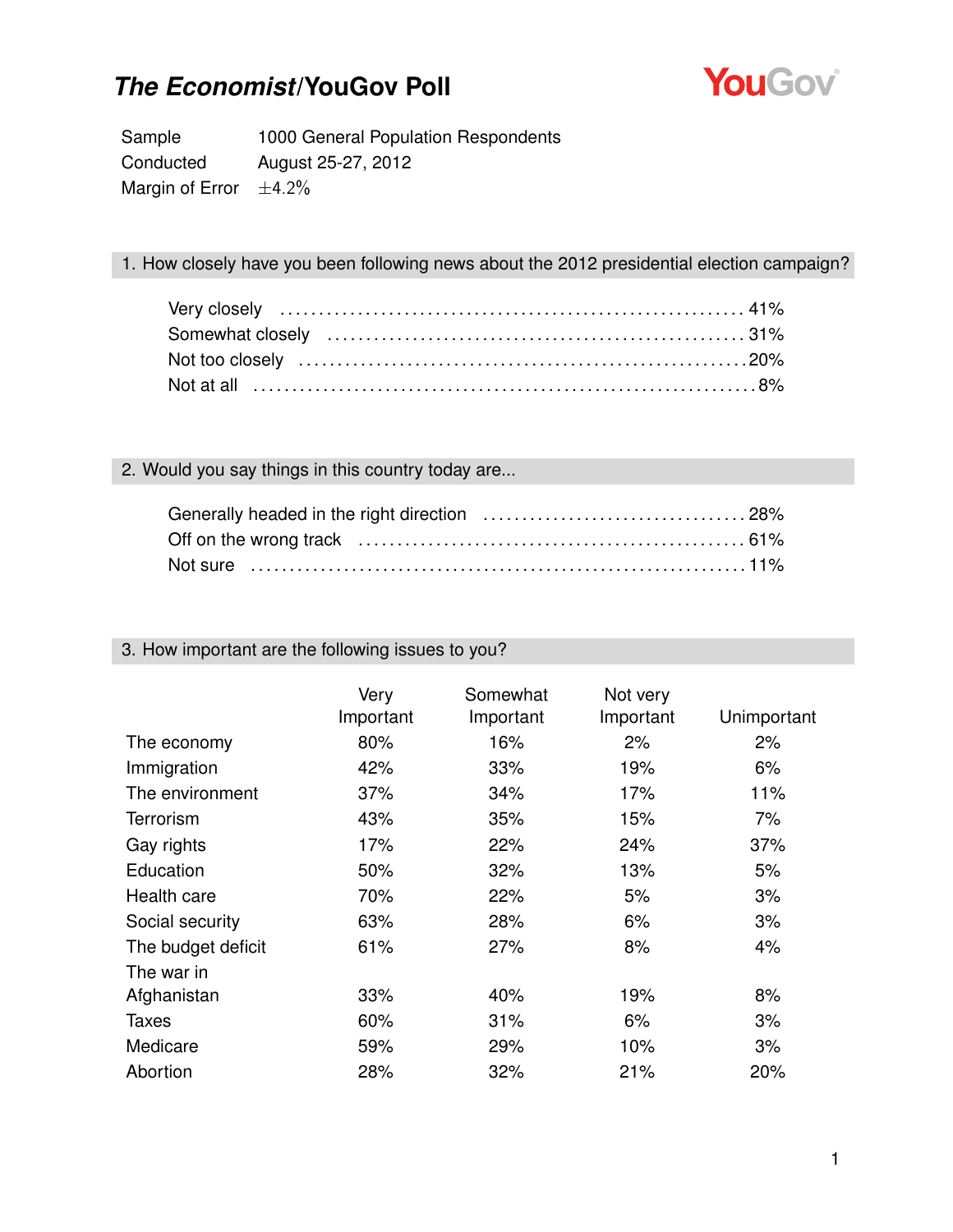

4. Which of these is the most important issue for you?

| The budget deficit (and according to the budget deficit (and according to the budget deficit (and according to the budget of $9\%$ |  |
|------------------------------------------------------------------------------------------------------------------------------------|--|
|                                                                                                                                    |  |
|                                                                                                                                    |  |
|                                                                                                                                    |  |
|                                                                                                                                    |  |
|                                                                                                                                    |  |
|                                                                                                                                    |  |
|                                                                                                                                    |  |
|                                                                                                                                    |  |
|                                                                                                                                    |  |
|                                                                                                                                    |  |
|                                                                                                                                    |  |
|                                                                                                                                    |  |

5. How much have you heard about the remarks of Missouri Senate candidate Todd Akin regarding the likelihood that women who are raped will become pregnant?

6. Should Todd Akin quit the Missouri Senate race? Asked of respondents who had heard of Akin controversy

| Yes |  |  |  |  |  |  |  |  |  |  |  |  |  |  |  |  |  |  |  |  |
|-----|--|--|--|--|--|--|--|--|--|--|--|--|--|--|--|--|--|--|--|--|
|     |  |  |  |  |  |  |  |  |  |  |  |  |  |  |  |  |  |  |  |  |
|     |  |  |  |  |  |  |  |  |  |  |  |  |  |  |  |  |  |  |  |  |

7. Do you believe that women who are raped are less likely to become pregnant than women who engage in consensual sex?

| Yes |  |  |  |  |  |  |  |  |  |  |  |  |  |  |  |  |  |  |  |  |  |  |
|-----|--|--|--|--|--|--|--|--|--|--|--|--|--|--|--|--|--|--|--|--|--|--|
|     |  |  |  |  |  |  |  |  |  |  |  |  |  |  |  |  |  |  |  |  |  |  |
|     |  |  |  |  |  |  |  |  |  |  |  |  |  |  |  |  |  |  |  |  |  |  |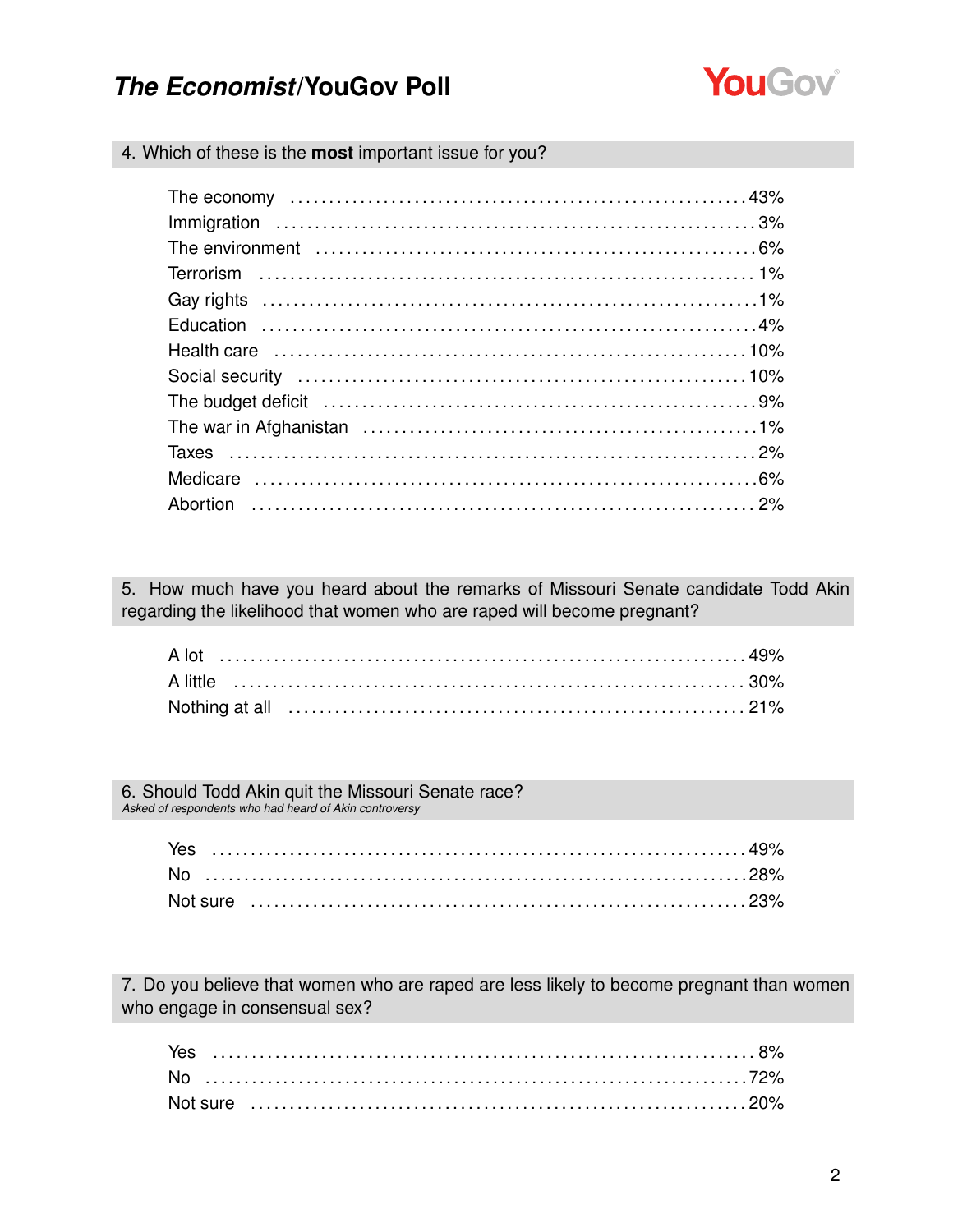

8. How much have you heard about Friday's shootout outside the Empire State Building?

#### 9. Do you think gun control laws should be made more or less strict than they are now?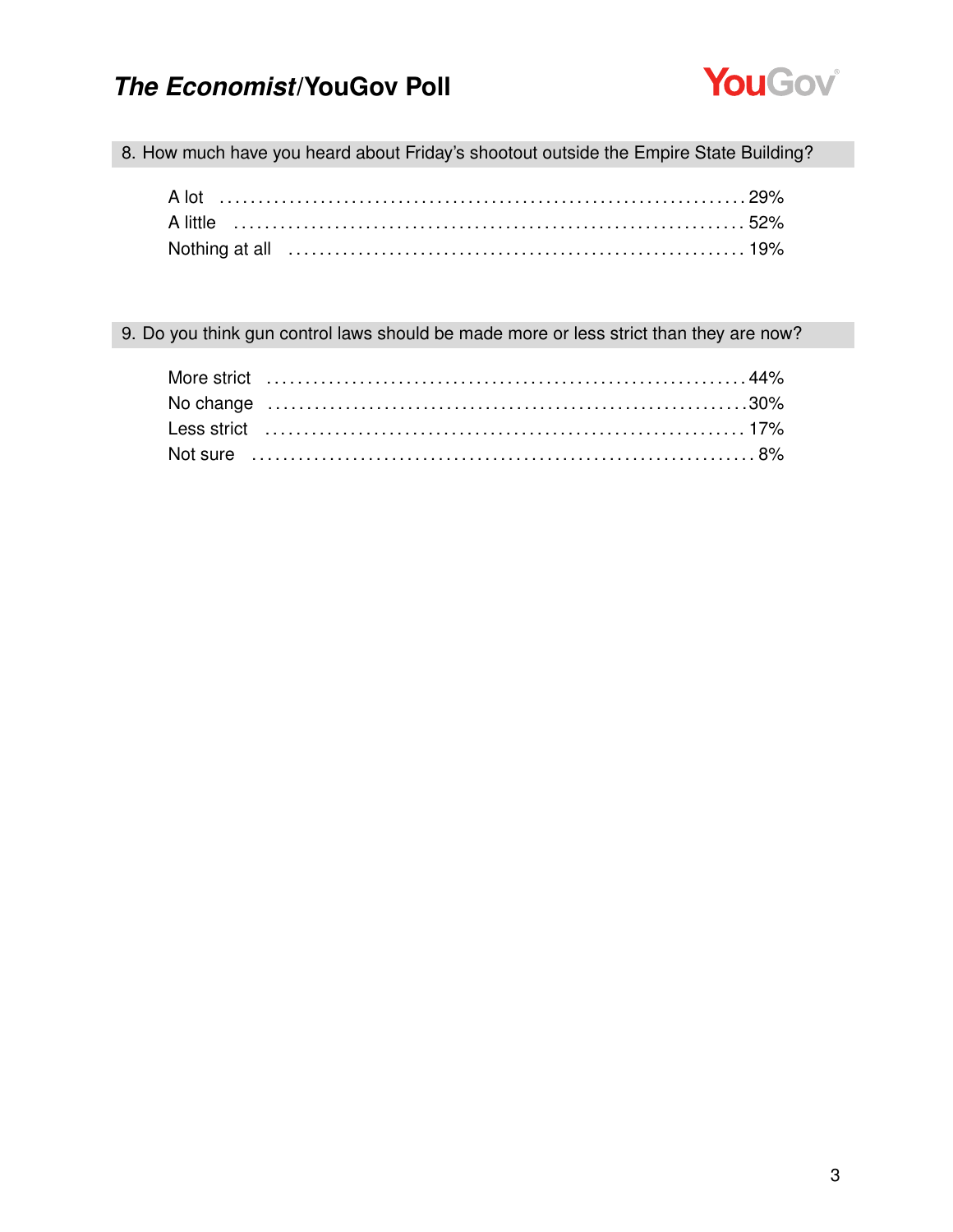

| 10. Do you favor or oppose the following gun control measures? |  |  |
|----------------------------------------------------------------|--|--|
|                                                                |  |  |

|                                      | Favor | Oppose | Not sure |
|--------------------------------------|-------|--------|----------|
| Preventing persons                   |       |        |          |
| with a history of                    |       |        |          |
| mental illness from                  |       |        |          |
| owning guns                          | 83%   | 4%     | 13%      |
| <b>Banning</b><br>semi-automatic     |       |        |          |
|                                      | 53%   | 32%    | 14%      |
| weapons<br>Banning the sale of       |       |        |          |
| all handguns, except                 |       |        |          |
| those that are issued                |       |        |          |
| to law enforcement                   |       |        |          |
| officers                             | 19%   | 68%    | 13%      |
| Banning the sale of                  |       |        |          |
| magazine clips for                   |       |        |          |
| semi-automatic                       |       |        |          |
| weapons that hold                    |       |        |          |
| more than 10 rounds                  | 56%   | 29%    | 15%      |
| Requiring people                     |       |        |          |
| who purchase                         |       |        |          |
| handguns to wait five                |       |        |          |
| days before they<br>receive that gun | 69%   | 19%    | 11%      |
| Requiring gun                        |       |        |          |
| owners to register                   |       |        |          |
| their guns with a                    |       |        |          |
| national gun registry                | 62%   | 27%    | 10%      |
| Limiting the number                  |       |        |          |
| of handguns a                        |       |        |          |
| person can own                       | 46%   | 43%    | 11%      |
| Preventing people                    |       |        |          |
| from carrying a                      |       |        |          |
| concealed gun in                     |       |        |          |
| public                               | 43%   | 43%    | 15%      |
| Requiring people to                  |       |        |          |
| obtain a police permit               |       |        |          |
| before buying a                      |       |        |          |
| handgun                              | 51%   | 34%    | 15%      |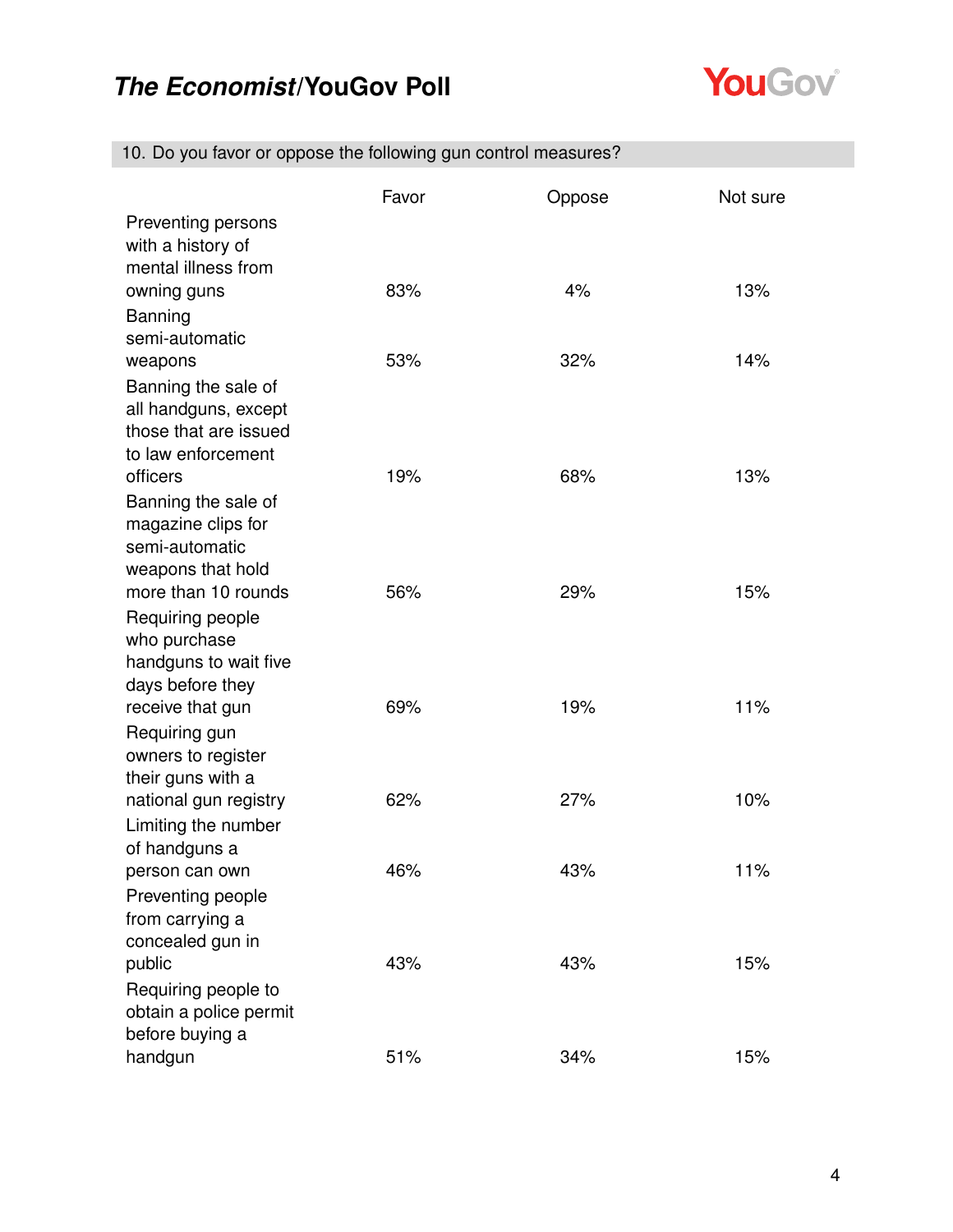

11. How much of the Republican National Convention do you plan to watch next week?

| I'll watch Mitt Romney's speech, but nothing else 5% |  |
|------------------------------------------------------|--|
|                                                      |  |

12. How much of the Democratic National Convention do you plan to watch in two weeks?

| I'll watch Barack Obama's speech, but nothing else 7% |  |
|-------------------------------------------------------|--|
|                                                       |  |

13. Do you think the Obama administration has brought real change to Washington or was it more of the same partisan politics?

14. Do you favor or oppose increasing trade with other nations?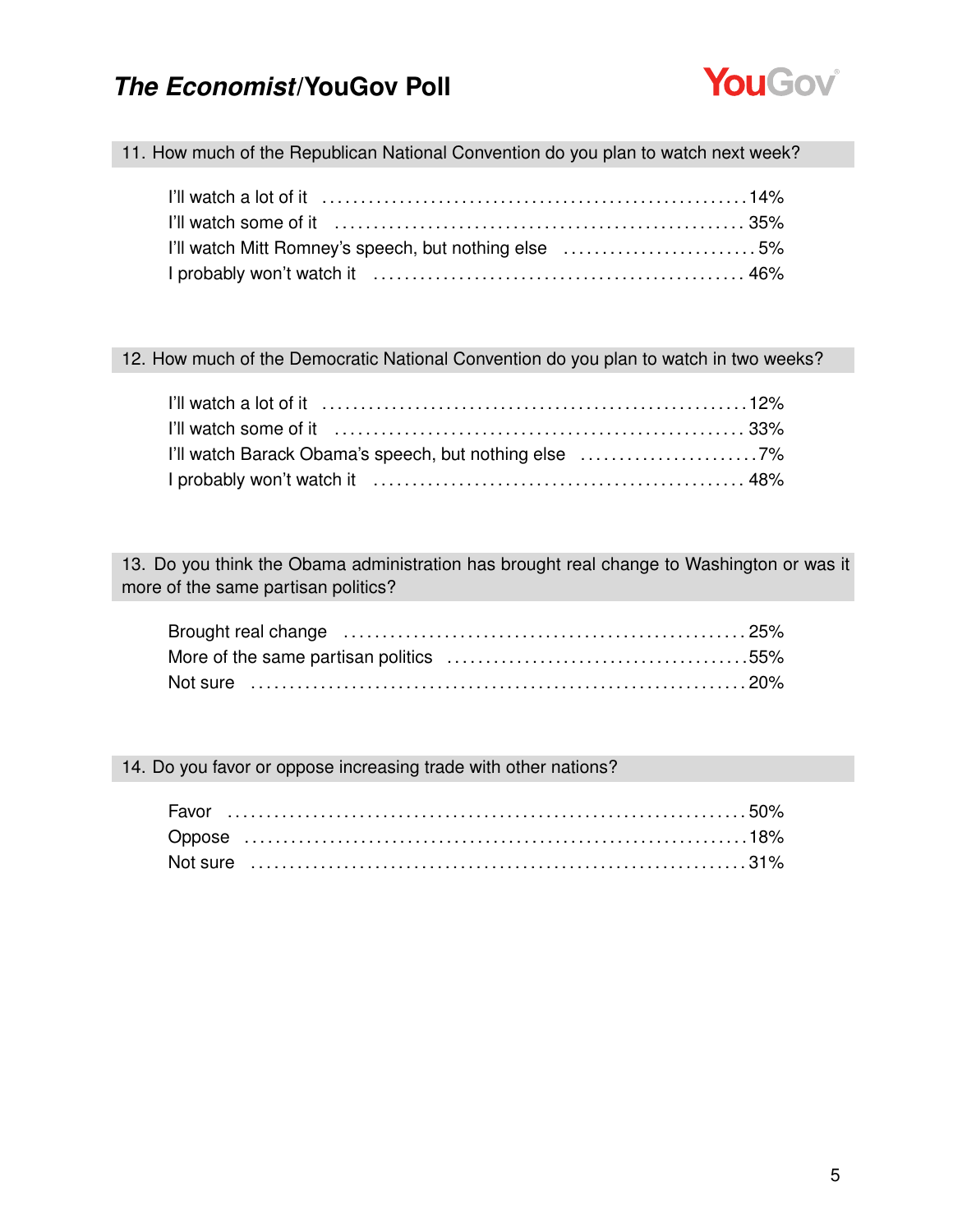

15. Do you think federal spending on the following programs should be increased or decreased?

|                           |          | Keep the |          |          |
|---------------------------|----------|----------|----------|----------|
|                           | Increase | same     | Decrease | Not sure |
| <b>Social Security</b>    | 42%      | 42%      | 8%       | 8%       |
| <b>National Defense</b>   | 25%      | 41%      | 26%      | 8%       |
| Medicare                  | 38%      | 44%      | 10%      | 8%       |
| Aid to the Poor           | 33%      | 40%      | 19%      | 9%       |
| Medicaid                  | 30%      | 43%      | 18%      | 9%       |
| <b>Veterans' Benefits</b> | 49%      | 39%      | 5%       | 8%       |
| Health research           | 42%      | 39%      | 10%      | 9%       |
| Education                 | 45%      | 32%      | 17%      | 7%       |
| <b>Highways</b>           | 36%      | 45%      | 9%       | 9%       |
| <b>Mass Transit</b>       | 26%      | 42%      | 21%      | 11%      |
| Foreign Aid               | 4%       | 22%      | 66%      | 8%       |
| Unemployment              |          |          |          |          |
| benefits                  | 24%      | 42%      | 25%      | 10%      |
| Science and               |          |          |          |          |
| Technology                | 37%      | 42%      | 10%      | 11%      |
| Agriculture               | 21%      | 43%      | 26%      | 10%      |
| Housing                   | 22%      | 40%      | 28%      | 10%      |
| The Environment           | 31%      | 35%      | 25%      | 8%       |

#### 16. Do you think the use of marijuana should be legalized?

| Yes |  |  |  |  |  |  |  |  |  |  |  |  |  |  |  |  |  |  |  |  |  |  |  |  |
|-----|--|--|--|--|--|--|--|--|--|--|--|--|--|--|--|--|--|--|--|--|--|--|--|--|
|     |  |  |  |  |  |  |  |  |  |  |  |  |  |  |  |  |  |  |  |  |  |  |  |  |
|     |  |  |  |  |  |  |  |  |  |  |  |  |  |  |  |  |  |  |  |  |  |  |  |  |

17. Do you think there is too much or too little environmental regulation by the federal government?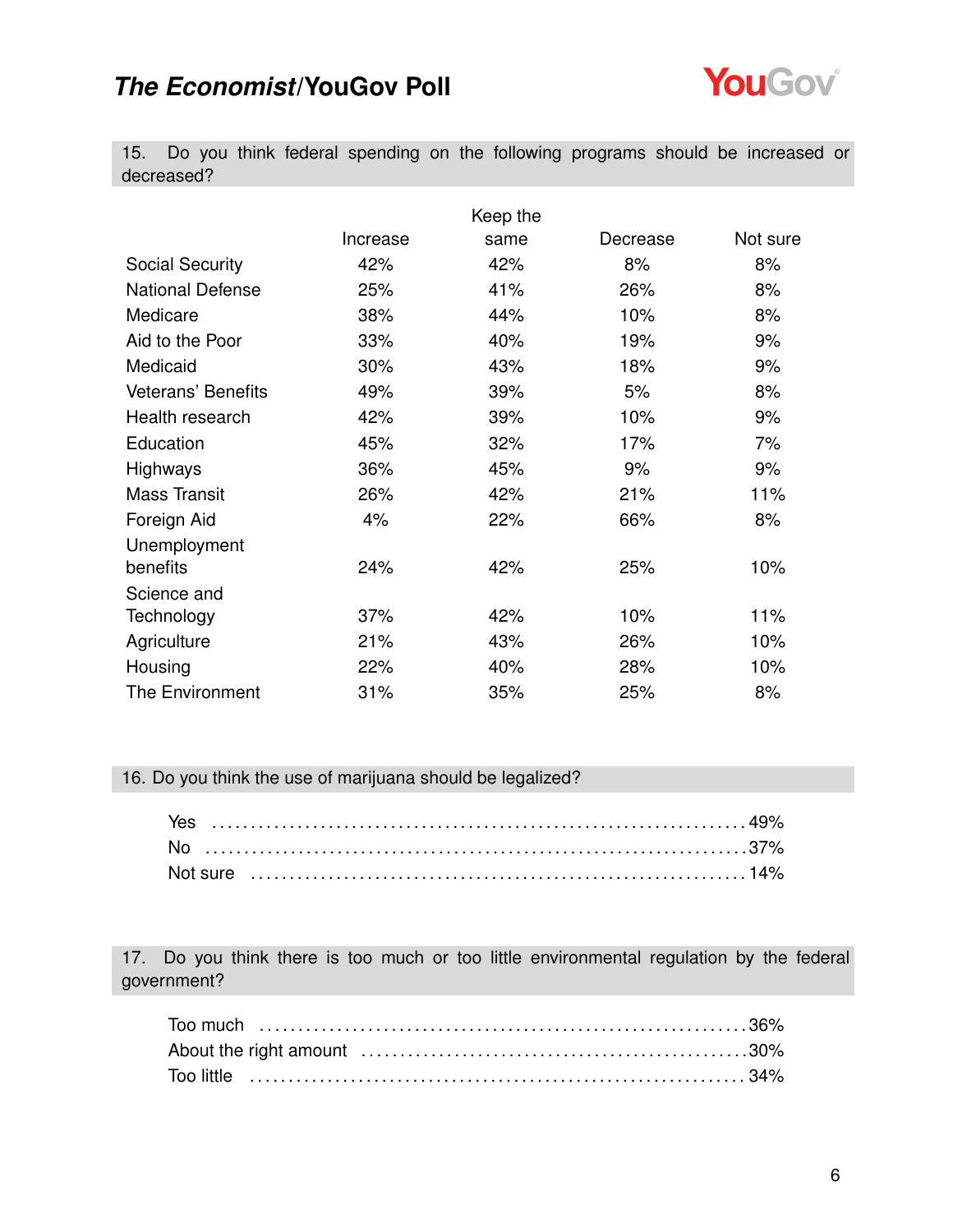

| 18. Do you have a favorable or an unfavorable opinion of the following people? |  |
|--------------------------------------------------------------------------------|--|
|                                                                                |  |

|                     | Very      | Somewhat   | Somewhat    | Verv        | Don't |
|---------------------|-----------|------------|-------------|-------------|-------|
|                     | favorable | favorable  | unfavorable | unfavorable | know  |
| <b>Barack Obama</b> | 27%       | 19%        | 11%         | 37%         | 6%    |
| Mitt Romney         | 17%       | <b>23%</b> | 20%         | 31%         | 9%    |
| Paul Ryan           | 25%       | 12%        | 19%         | 25%         | 19%   |
| Joe Biden           | 14%       | 26%        | 16%         | 30%         | 14%   |

19. Do you approve or disapprove of the way Barack Obama is handling his job as President?

#### 20. Do you approve or disapprove of the way Barack Obama is handling these specific issues?

|                    | Strongly<br>approve | Somewhat<br>approve | Somewhat<br>disapprove | Strongly<br>disapprove | No<br>opinion |
|--------------------|---------------------|---------------------|------------------------|------------------------|---------------|
| The economy        | 13%                 | 23%                 | 13%                    | 40%                    | 11%           |
| Immigration        | 14%                 | 19%                 | 12%                    | 39%                    | 16%           |
| The environment    | 12%                 | 25%                 | 17%                    | 27%                    | 20%           |
| Terrorism          | 22%                 | 27%                 | 11%                    | 23%                    | 17%           |
| Gay rights         | 17%                 | 19%                 | 12%                    | 33%                    | 19%           |
| Education          | 16%                 | 26%                 | 15%                    | 25%                    | 18%           |
| Health care        | 23%                 | 17%                 | 10%                    | 38%                    | 12%           |
| Social security    | 16%                 | 21%                 | 15%                    | 31%                    | 17%           |
| The budget deficit | 9%                  | 22%                 | 13%                    | 42%                    | 14%           |
| The war in         |                     |                     |                        |                        |               |
| Afghanistan        | 14%                 | 27%                 | 20%                    | 23%                    | 16%           |
| <b>Taxes</b>       | 17%                 | 21%                 | 13%                    | 35%                    | 13%           |
| Medicare           | 18%                 | 21%                 | 14%                    | 32%                    | 15%           |
| Abortion           | 15%                 | 19%                 | 11%                    | 29%                    | 25%           |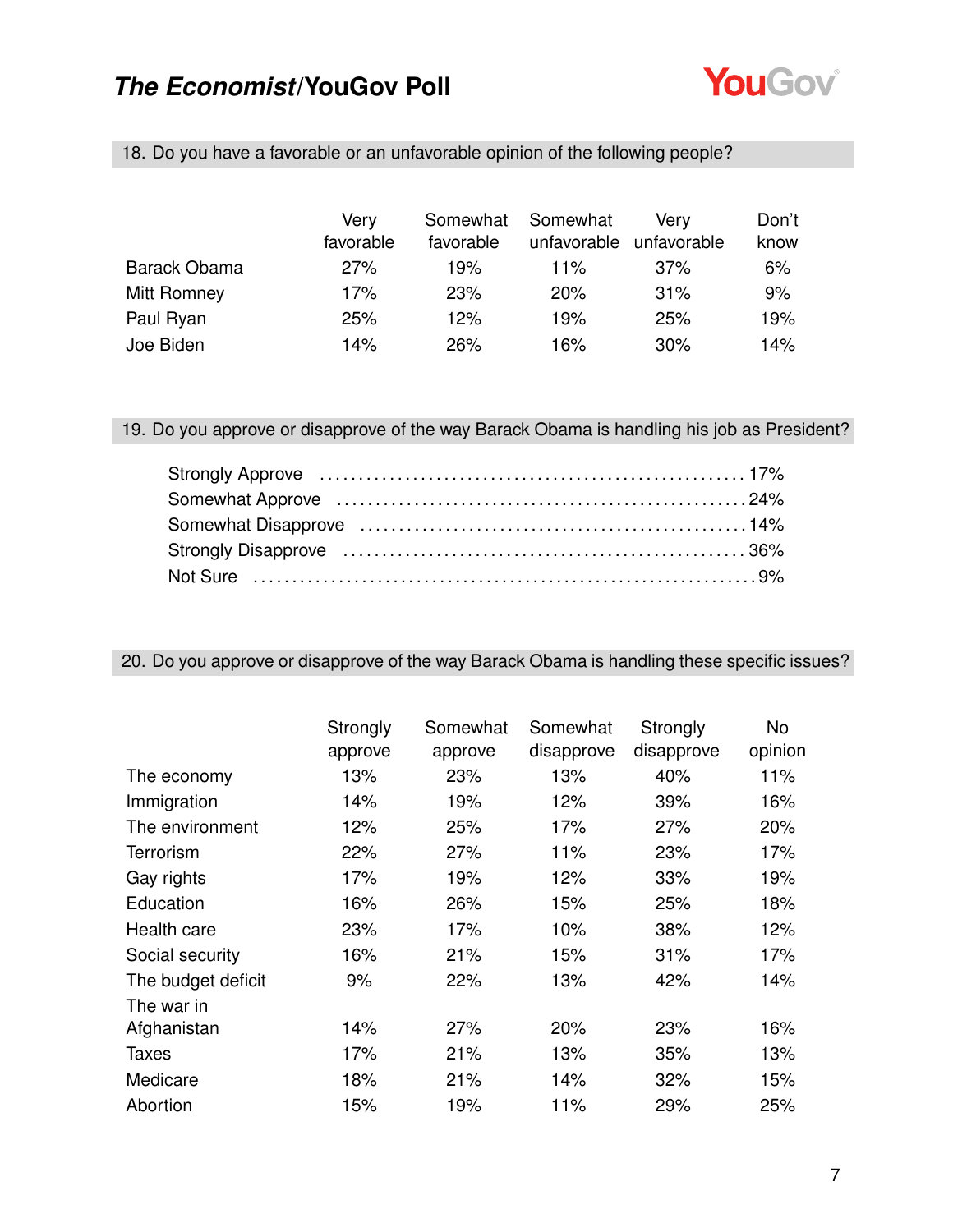

21. Overall, do you approve or disapprove of the way that the United States Congress is handling its job?

22. How enthusiastic are you about voting for president in the upcoming presidential election in November? *Asked of registered voters*

23. Who will you vote for in the 2012 Presidential election? *Asked of registered voters. Respondents who initially answered 'not sure' were then asked whom they would support if they had to choose. Those who answered 'Probably Obama' or 'Probably Romney' to the follow-up question are considered 'leaners.'*

|              | Leaners Included | Leaners Excluded |
|--------------|------------------|------------------|
| Barack Obama | 46%              | 42%              |
| Mitt Romney  | 47%              | 42%              |
| Other        | 4%               | 4%               |
| Not sure     | 4%               | 12%              |

24. Would you say you are mostly voting for [Barack Obama/Mitt Romney] or against [other candidate]? *Asked of Obama/Romney supporters*

| I'm mostly voting for [Barack Obama/Mitt Romney] 58% |  |
|------------------------------------------------------|--|
|                                                      |  |
|                                                      |  |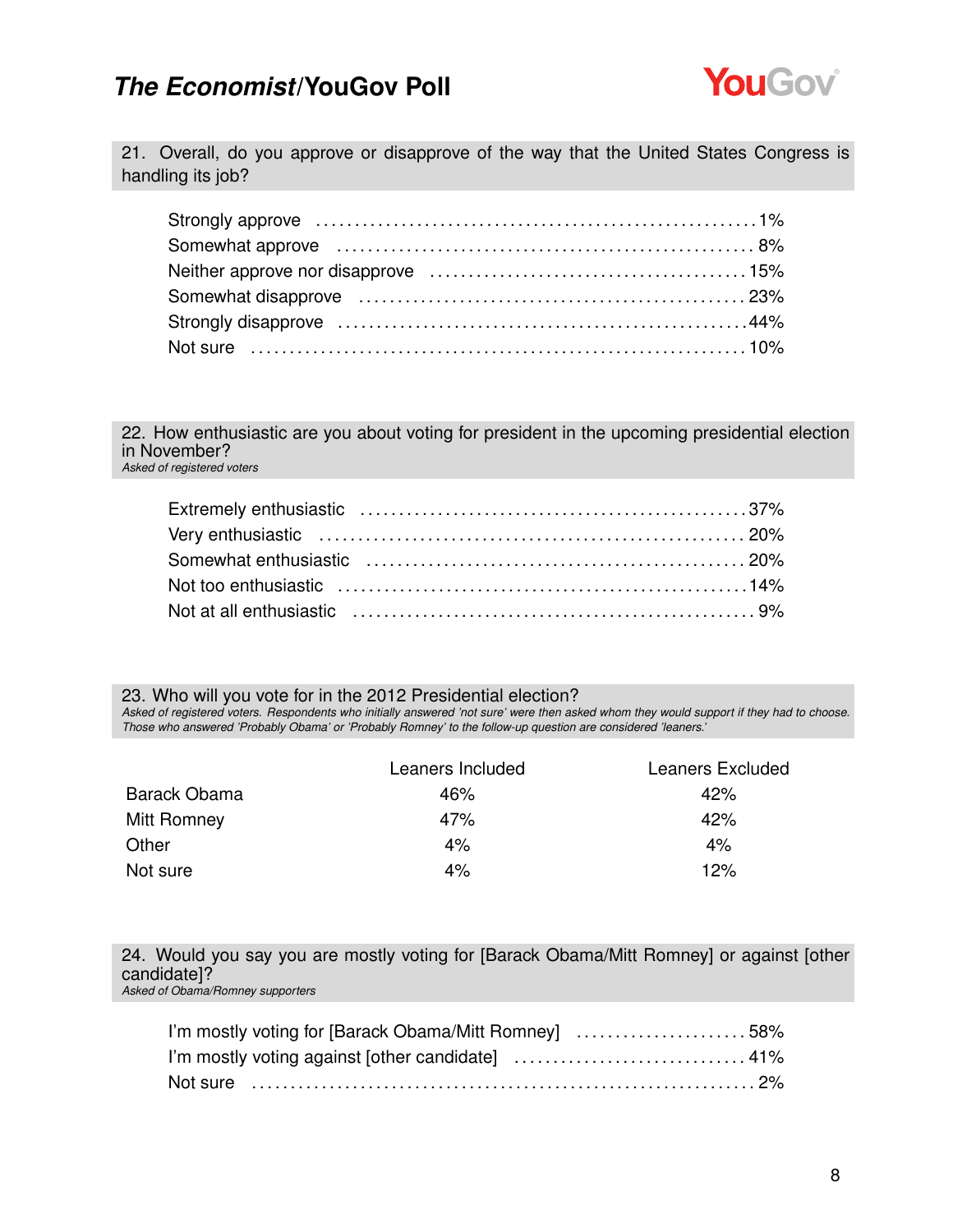

25. Regardless of which candidate you support, who do you think is most likely to win the Presidential election in November? *Asked of registered voters*

26. If an election for U.S. Congress were being held today, who would you vote for in the district where you live?

#### 27. Do you think of yourself as a part of the Tea Party movement?

#### 28. Thinking about politics these days, how would you describe your own political viewpoint?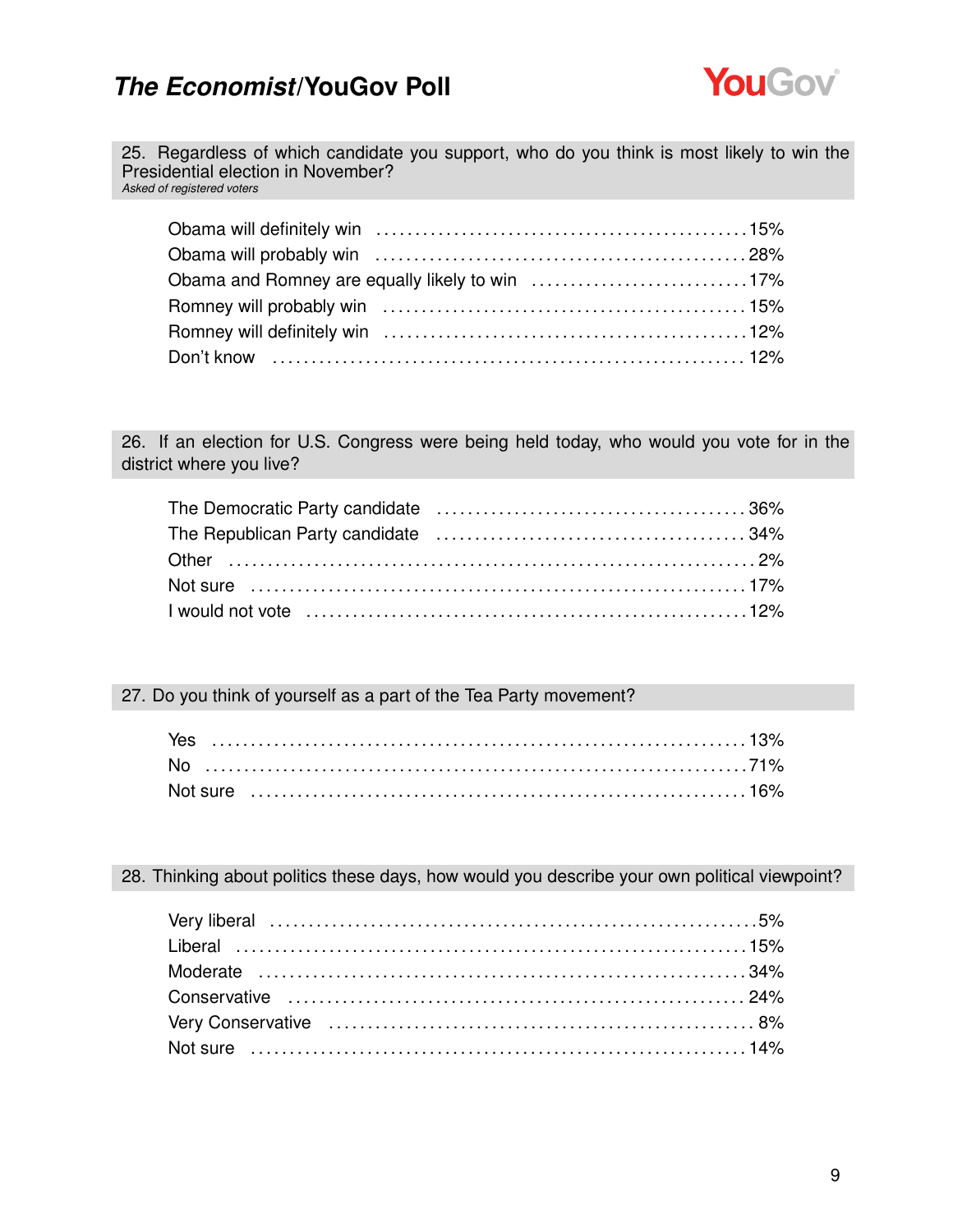

#### 29. Would you say Barack Obama is...

#### 30. Would you say Mitt Romney is...

### 31. Would you say Paul Ryan is...

#### 32. Would you say Joe Biden is...

| Very liberal (and the continuum of the continuum of the continuum of the 26% |  |
|------------------------------------------------------------------------------|--|
|                                                                              |  |
|                                                                              |  |
|                                                                              |  |
|                                                                              |  |
|                                                                              |  |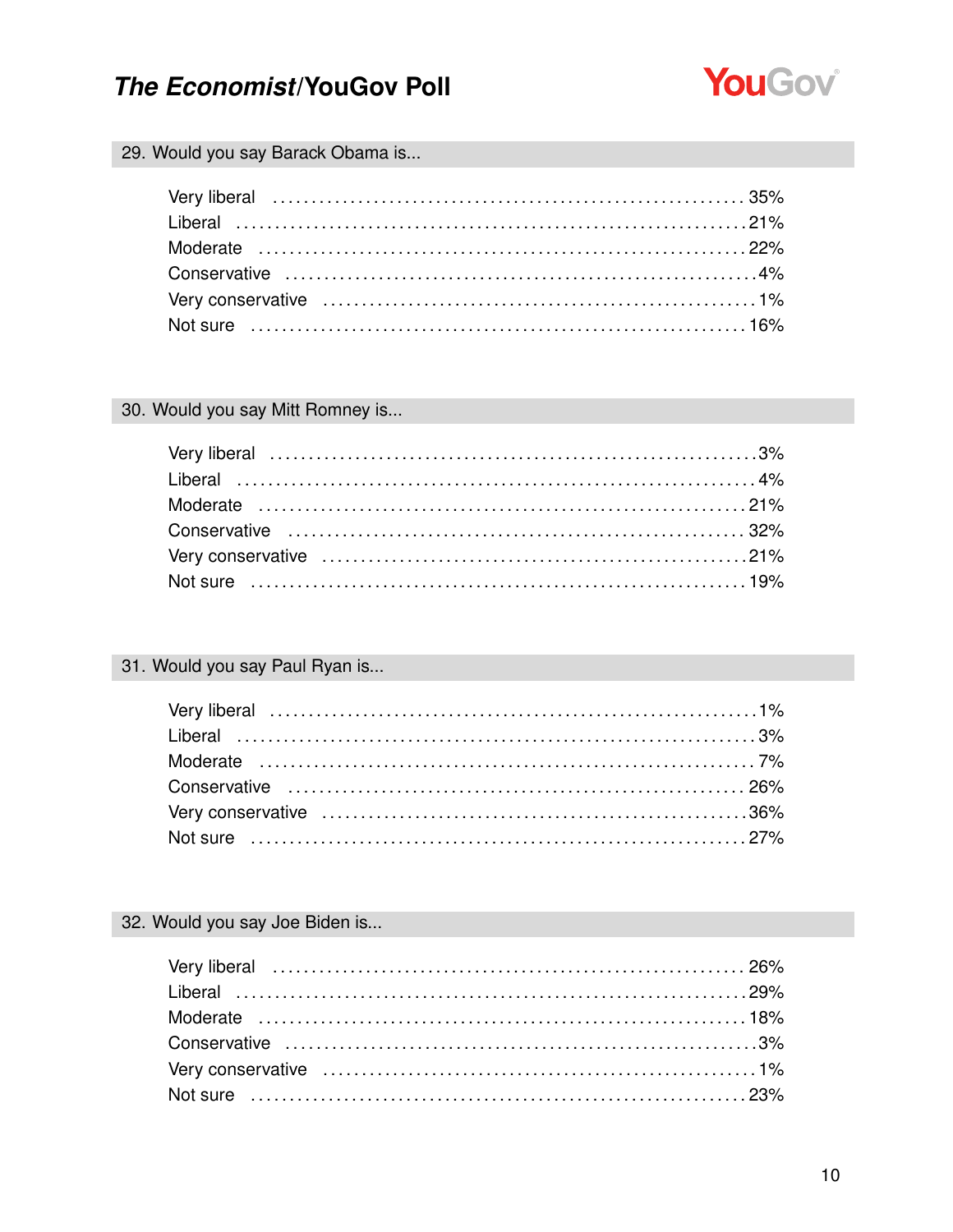

#### 33. Do you think Barack Obama...

#### 34. Regardless of whether you agree with him, do you like Barack Obama as a person?

#### 35. Do you think Mitt Romney...

### 36. Regardless of whether you agree with him, do you like Mitt Romney as a person?

#### 37. Do you think Joe Biden..

| Says what he thinks people want to hear 33% |  |
|---------------------------------------------|--|
| Not sure …………………………………………………………………………26%    |  |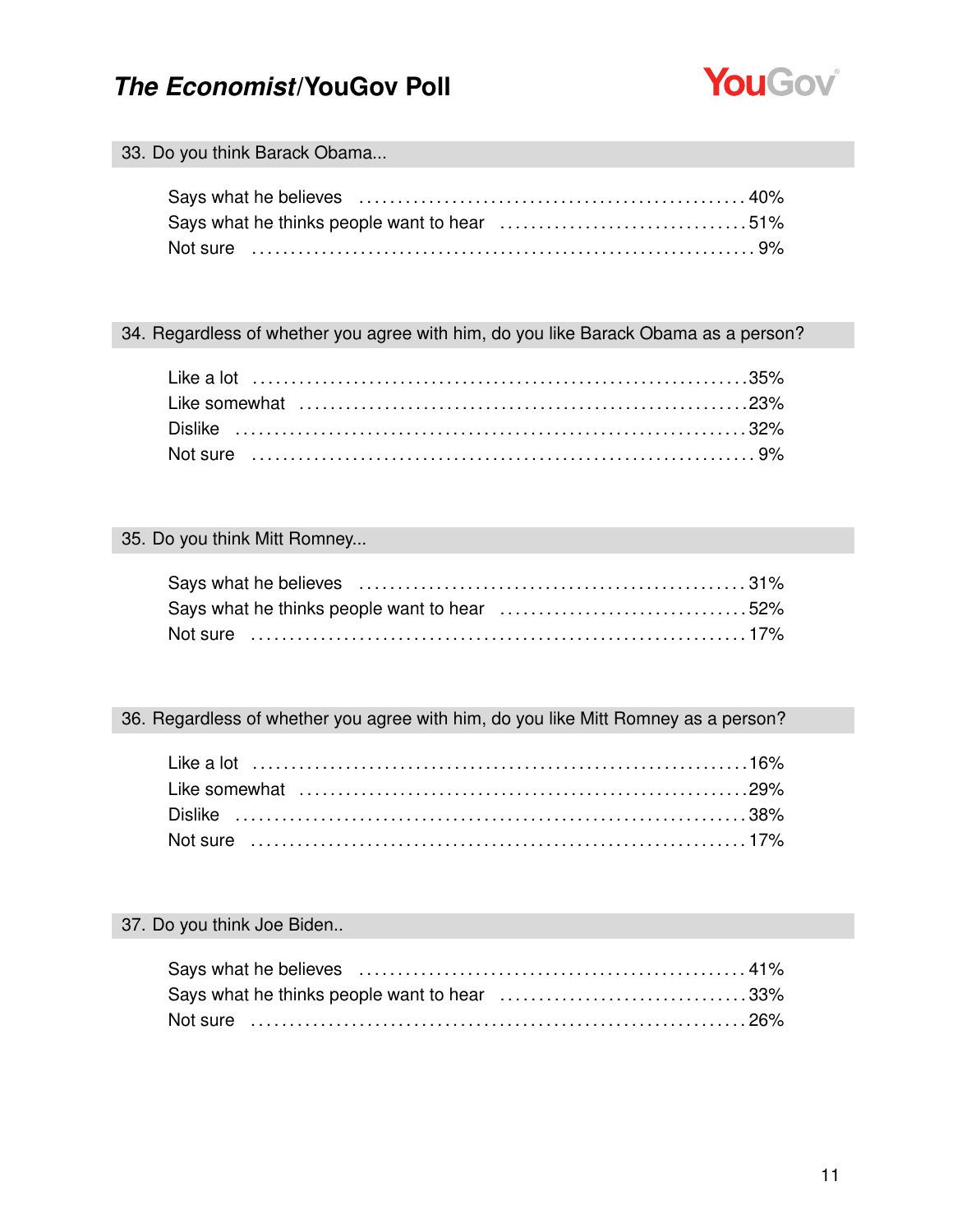

38. Regardless of whether you agree with him, do you like Joe Biden as a person?

#### 39. Do you think Paul Ryan..

#### 40. Regardless of whether you agree with him, do you like Paul Ryan as a person?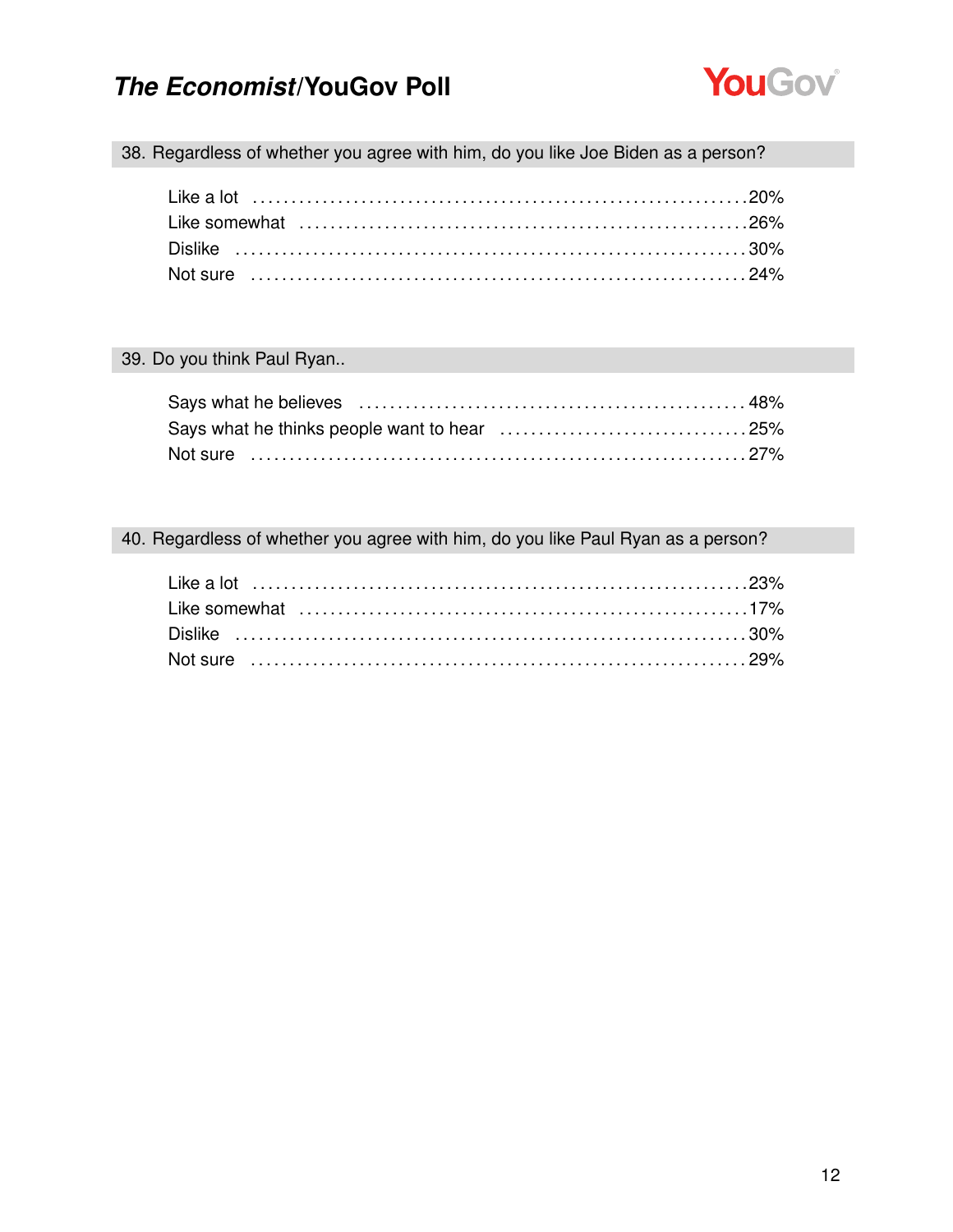

|                  | Yes | No Opinion | No  |
|------------------|-----|------------|-----|
| Arrogant         | 37% | 35%        | 27% |
| <b>Bold</b>      | 27% | 56%        | 17% |
| <b>Effective</b> | 21% | 44%        | 36% |
| Exciting         | 15% | 63%        | 22% |
| Experienced      | 19% | 44%        | 37% |
| Honest           | 33% | 32%        | 35% |
| Hypocritical     | 33% | 43%        | 24% |
| Inspiring        | 32% | 45%        | 23% |
| Intelligent      | 57% | 29%        | 14% |
| Partisan         | 29% | 57%        | 14% |
| Patriotic        | 29% | 41%        | 30% |
| Religious        | 16% | 53%        | 31% |
| Sincere          | 34% | 35%        | 31% |
| Steady           | 24% | 59%        | 18% |
| Strong           | 29% | 51%        | 20% |

41. Which of these words would you use to describe Barack Obama?

#### 42. Which of these words would you use to describe Mitt Romney?

|              | Yes | No Opinion | No  |
|--------------|-----|------------|-----|
| Arrogant     | 36% | 40%        | 24% |
| <b>Bold</b>  | 18% | 67%        | 15% |
| Effective    | 27% | 55%        | 18% |
| Exciting     | 9%  | 58%        | 34% |
| Experienced  | 39% | 49%        | 12% |
| Honest       | 25% | 45%        | 30% |
| Hypocritical | 33% | 45%        | 23% |
| Inspiring    | 14% | 59%        | 27% |
| Intelligent  | 49% | 41%        | 10% |
| Partisan     | 26% | 63%        | 12% |
| Patriotic    | 39% | 53%        | 8%  |
| Religious    | 49% | 47%        | 4%  |
| Sincere      | 25% | 45%        | 31% |
| Steady       | 23% | 64%        | 14% |
| Strong       | 27% | 61%        | 12% |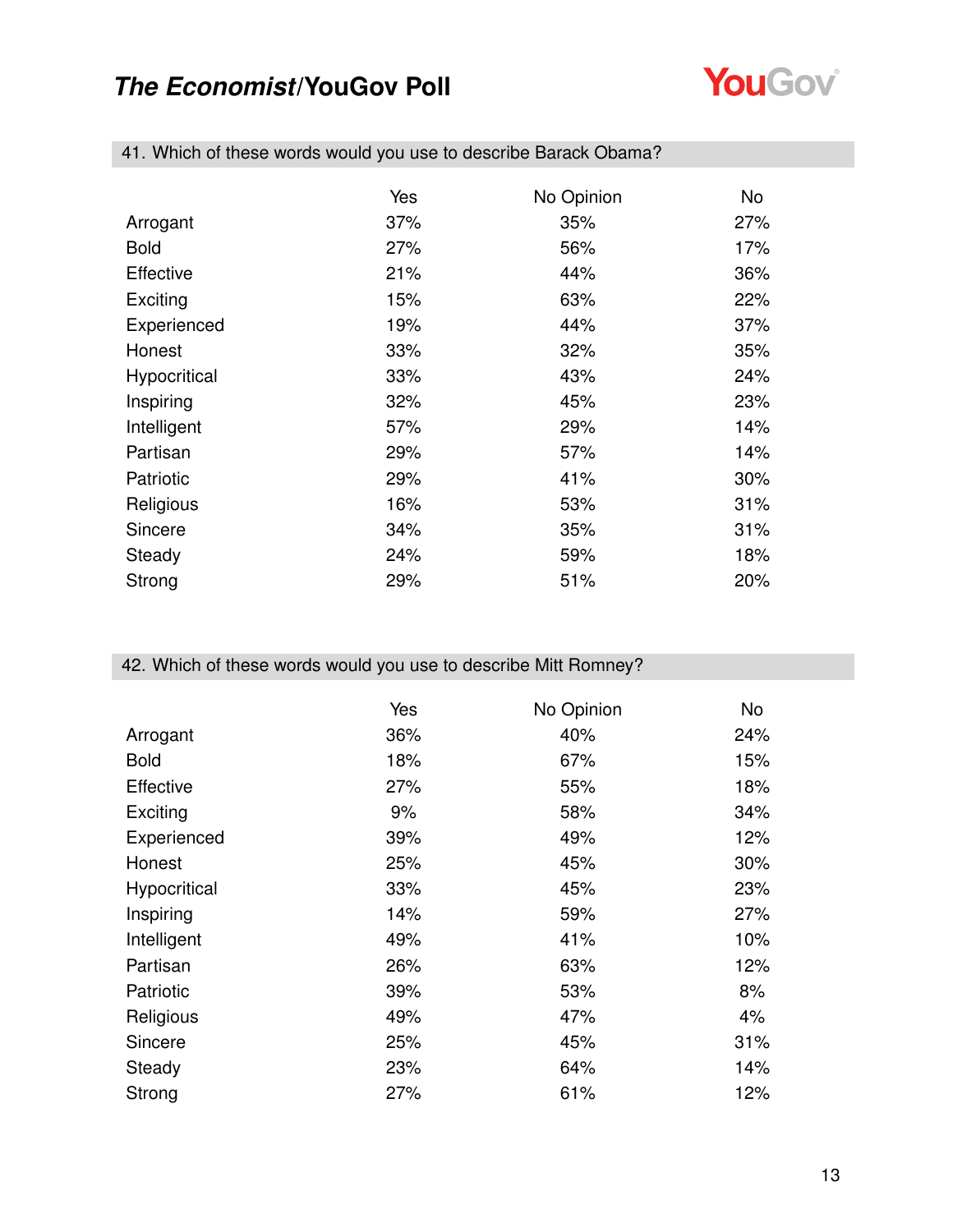

### 43. Overall, do you think the economy is getting better or worse?

#### 44. Do you think the stock market will be higher or lower 12 months from now?

#### 45. Would you say that you and your family are...

| Better off financially than you were a year ago 17%   |  |
|-------------------------------------------------------|--|
| About the same financially as you were a year ago 44% |  |
| Worse off financially than you were a year ago 35%    |  |
|                                                       |  |

#### 46. Gender

| Male   |  |  |  |  |  |  |  |  |  |  |  |  |  |  |  |  |  |
|--------|--|--|--|--|--|--|--|--|--|--|--|--|--|--|--|--|--|
| Female |  |  |  |  |  |  |  |  |  |  |  |  |  |  |  |  |  |

#### 47. Education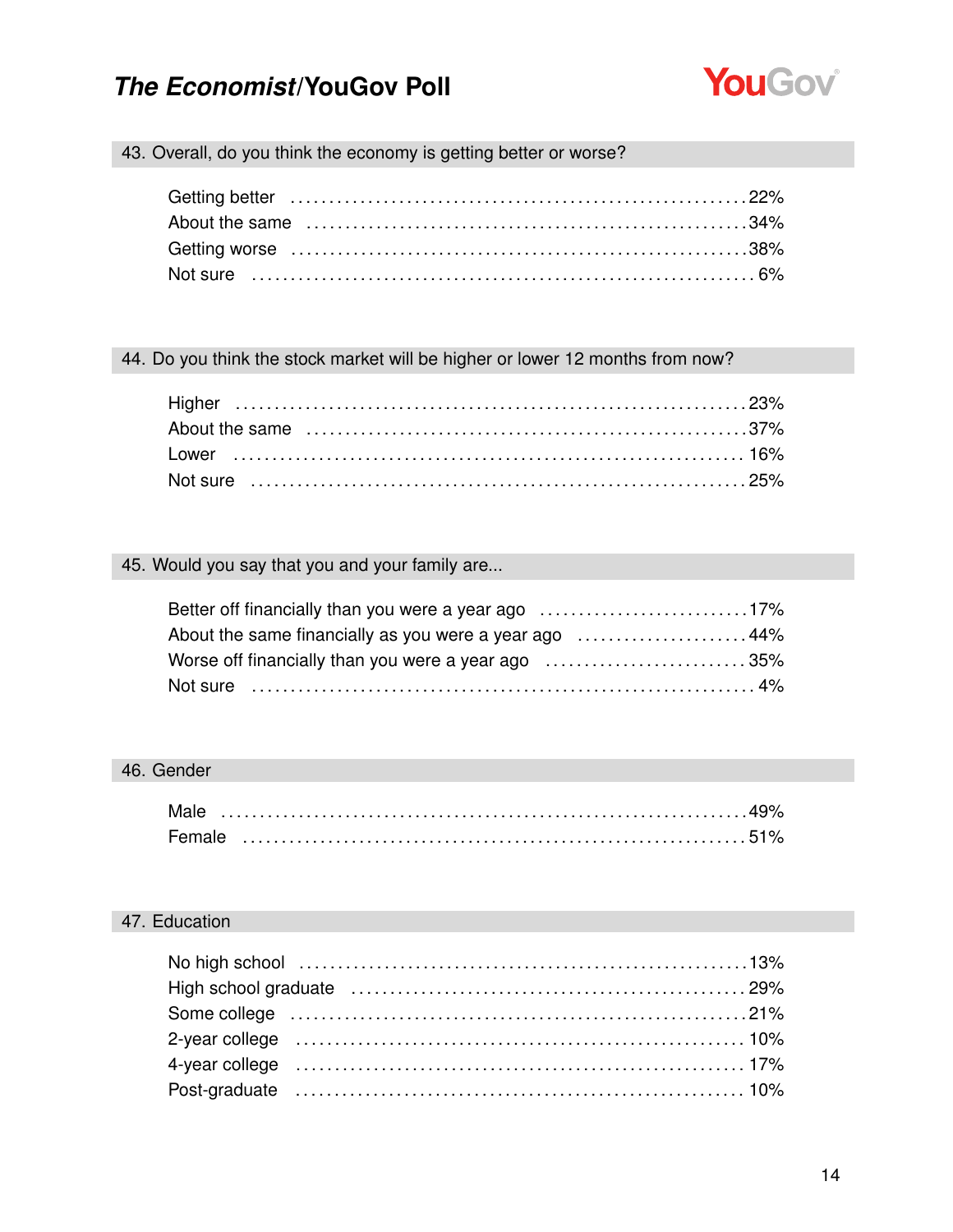

### 48. Age

#### 49. Race

### 50. Region

### 51. Party Identification

| Lean Democrat (and the continuum of the canonical contract the canonical text in 12% |
|--------------------------------------------------------------------------------------|
|                                                                                      |
|                                                                                      |
|                                                                                      |
|                                                                                      |